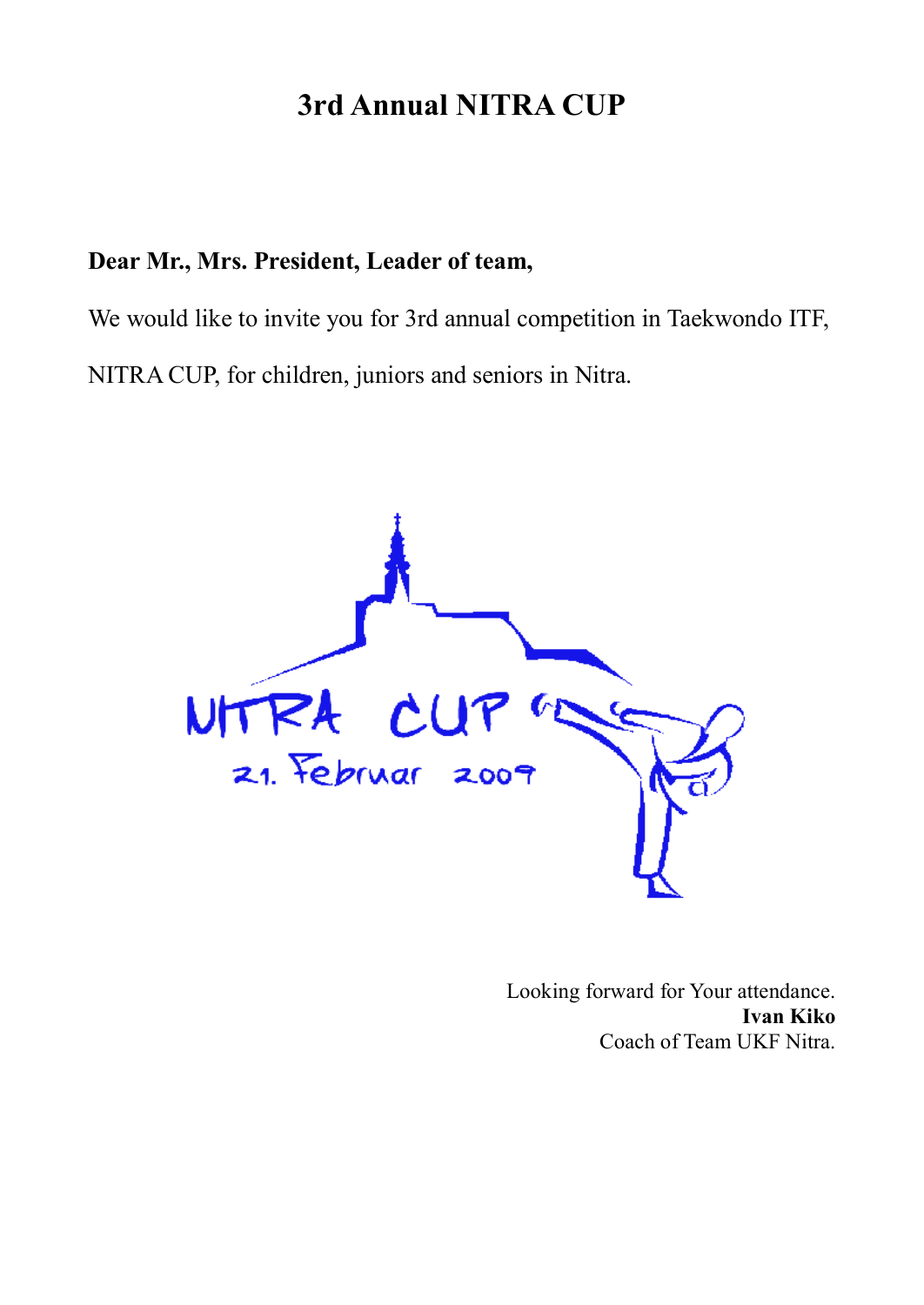**Location : City Sports Hall,**  Dolnočermánska ul., Klokočina, **NITRA** (GPS: N48.29700, E18.06709)

**Date: 21.2.2009** 

**Discipline:** individual sparring (matsogi) – 7. kup and higher individual and team patterns (tul) – from 8. kup team self-defence (hosinsool) individual power test (wiryok) – from 4. kup

**Organizer: KBU UKF Nitra** ( [tkd.ukf@centrum.sk](mailto:tkd.ukf@centrum.sk) tel. +421 904 966 775 )

**Technical support:** Taekwondo academy Slovakia

**Director of competition:** Ivan Kiko (tkd.ukf@centrum.sk tel. +421 904 966 775)

**Head Referee:** Ing. Karol Molnár [\(molco@molco.sk](mailto:(molco@molco.sk),tel: +421 905 487 367, +421 911 487 367)

#### **Competitor registration: Deadline is on 8.2.2009 till 18:00!**

Competitors will be registered through web site form as well booking of accommodation will be done through web site. All necessary and important information will be posted on the web [www.taekwondonr.sk.](http://www.taekwondonr.sk)

**Presentation and accommodation** will take place on 20.2.2009 (one day prior beginning of competition) in **City Sports Hall** from 18:00 till 21:00.

**Fees** :

| Matsogi and tul<br>(Basic fees)                        | <b>Hosinsool</b> | <b>Team Tul</b>                 | Wiryok | <b>Attendance in</b><br>matsogi in higher<br>category |
|--------------------------------------------------------|------------------|---------------------------------|--------|-------------------------------------------------------|
| $ 15 \text{ EUR} $<br>10 EUR for members of SZKTKD ITF | Team             | $3$ EUR per $5$ EUR per<br>Team | 2 EUR  | 3 EUR                                                 |

Accommodation and Meals costs**:** 

| Accommodation A<br>Hotel Olympia                | Accommodation <b>B</b><br><b>Transmotel Nitra</b> | Meals in City Sport Hall |
|-------------------------------------------------|---------------------------------------------------|--------------------------|
| 20 EUR per night/person/<br>$+$ breakfast 5 EUR | 10 EUR per night/person/<br>$+$ breakfast 4 EUR   | Lunch $-5$ EUR           |

Accommodation A – Hotel Olympia is located 4km from The Hall (GPS: N48.31486, E18.10506) Breakfast are served in buffet style (Swedish style).

Accommodation B – Transmotel is located 5km from The Hall (GPS: N48.25971, E18.10544) Breakfast are served in buffet style (Swedish style).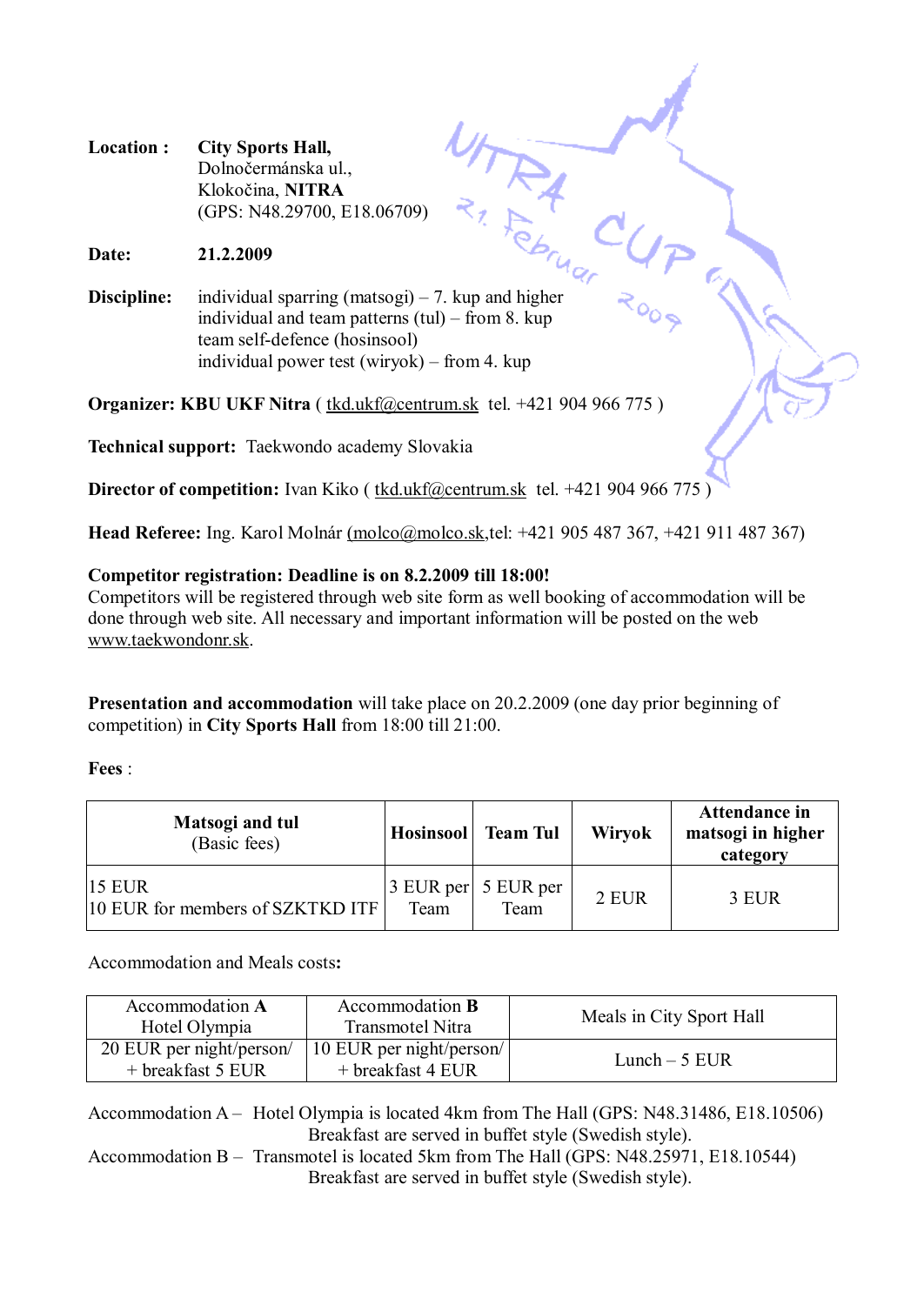**Competitors drawing will take place one day prior competition on 20.2.2009**. We kindly ask to fill up all the web site forms correctly, because there will be no changes made on that day.

#### **Information of program for competition :**

20.2. 2009 **Friday** 

18:00-21:00 – Presentation of competitors, weighting Accommodation 22:00-23:00 – Drawing and Meeting of coaches

21.2. 2009 **Saturday** 

#### **7:30 – 8:00 Arrival to Sports Hall**

A CUP 8:00 – Meeting of referees, splitting the rings 8:30 – Opening ceremony and beginning of competition NITRA CUP 2009  $18:00$  – Final fights 19:30 – Final ceremony of the event

#### **Categories of competition:**

| Groups: | children       | date of birth | 1996 and younger             |
|---------|----------------|---------------|------------------------------|
|         | Juniors        | date of birth | 1991, 1992, 1993, 1994, 1995 |
|         | <b>Seniors</b> | date of birth | 1990 and older               |

#### **Disciplines**

#### **TUL**

| final : one optional and one designated pattern |
|-------------------------------------------------|
|                                                 |

In this TUL category can attend competitors with technical level of 8. kup and higher

#### **Matsogi**

Every competitor in this category needs to have their own protectors for hands, feet, teeth, groin guards.

In this discipline can attend all competitors who reached level 7. Kup and higher, children, juniors, seniors. Each competitor will fight with all attendants or by pyramid system, but all depends on number of competitors. Competition will be under the EITF rules.

**Weight categories** will depend of number of competitors.

#### **Length of fights :**

**For all groups:** 3 minutes final fight: 2 times 2 minutes ("pyramid system") 2 minutes ("each with all").